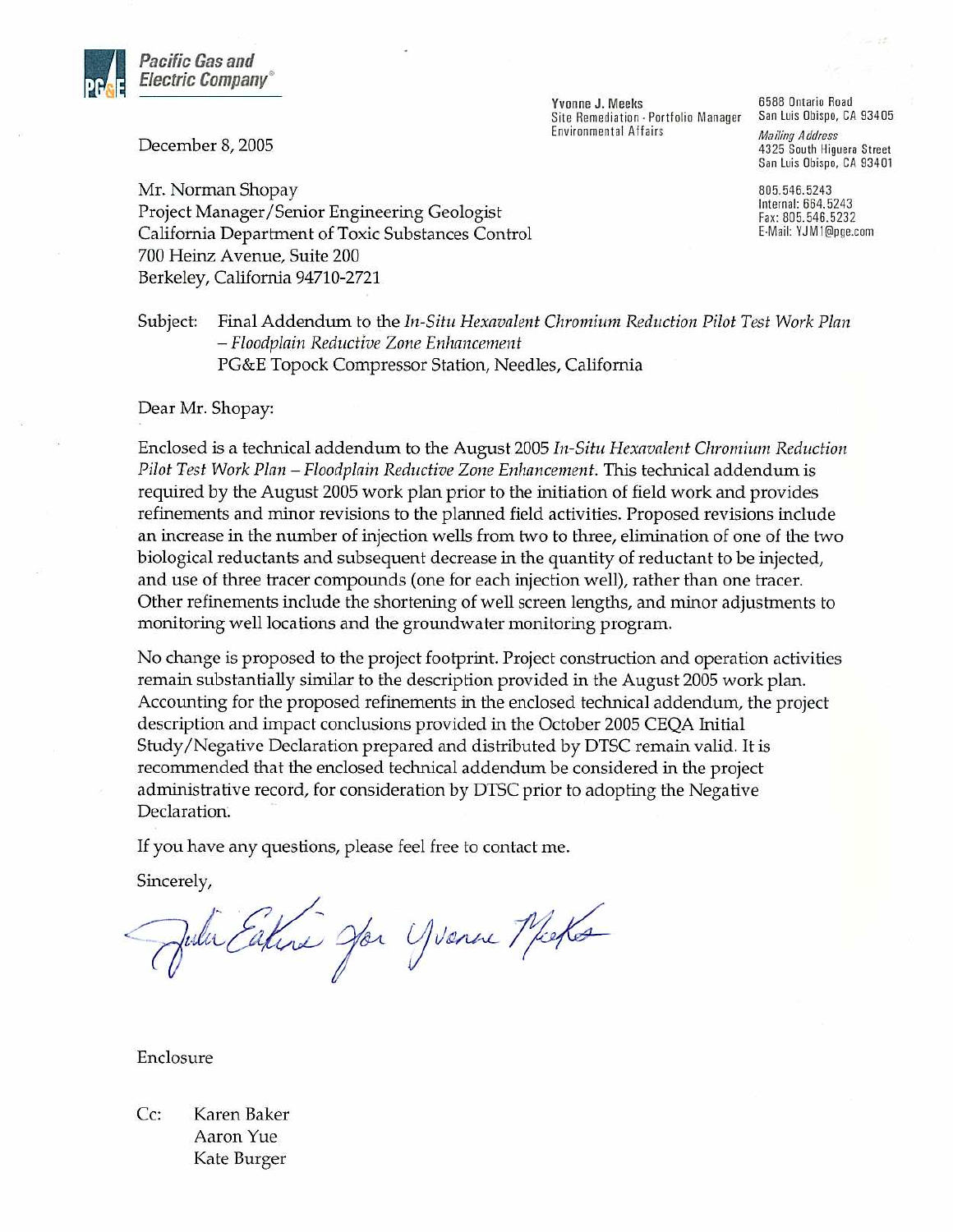

ARCADIS G&M, Inc. 155 Montgomery St., Suite 1510 San Francisco California 94104 Tel 415 374 2744 Fax 415 374 2745

**TECHNICAL MEMORANDUM** To: Distribution

Copies:

From: Neill Morgan-Butcher, PE Jim Harrington

Date: ARCADIS Project No.: 5 December 2005 RC000689.0001

Subject:

**Final Addendum to the** *In-Situ Hexavalent Chromium Reduction Pilot Test Work Plan – Floodplain Reductive Zone Enhancement* **for the Pacific Gas and Electric Company Topock Compressor Station** 

In accordance with the *In-Situ Hexavalent Chromium Reduction Pilot Test Work Plan – Floodplain Reductive Zone Enhancement* (*Work Plan*) prepared by MWH in August 2005, ARCADIS has prepared this Final Addendum to the *Work Plan* prior to the initiation of field work. This addendum details proposed modifications and implementation specifics to the *Work Plan* based on continued refinement of Site knowledge, review of recent groundwater gradient data and consideration of potential responses to future changes in groundwater extraction, evaluation of the pilot test objectives, and timeframe.

The purpose of the floodplain pilot test is to evaluate the efficacy of using food grade materials to reduce hexavalent chromium (CrVI) in groundwater to form stable, insoluble trivalent chromium. As specified in the *Work Plan*, the results will be used to assess the feasibility and performance (including delivery capabilities and persistence) of selected food grade organic carbon reductants under actual Site conditions, provide additional information on Site conditions necessary to develop an enhanced reductive zone along the river floodplain, and assist with the selection of specific methodologies for long-term Site management.

### **Proposed Work Plan Modifications**

The following modifications are proposed to the *Work Plan*:

Eliminate the use of emulsified vegetable oil in the pilot study, and focus on lactate as the sole reductant reagent;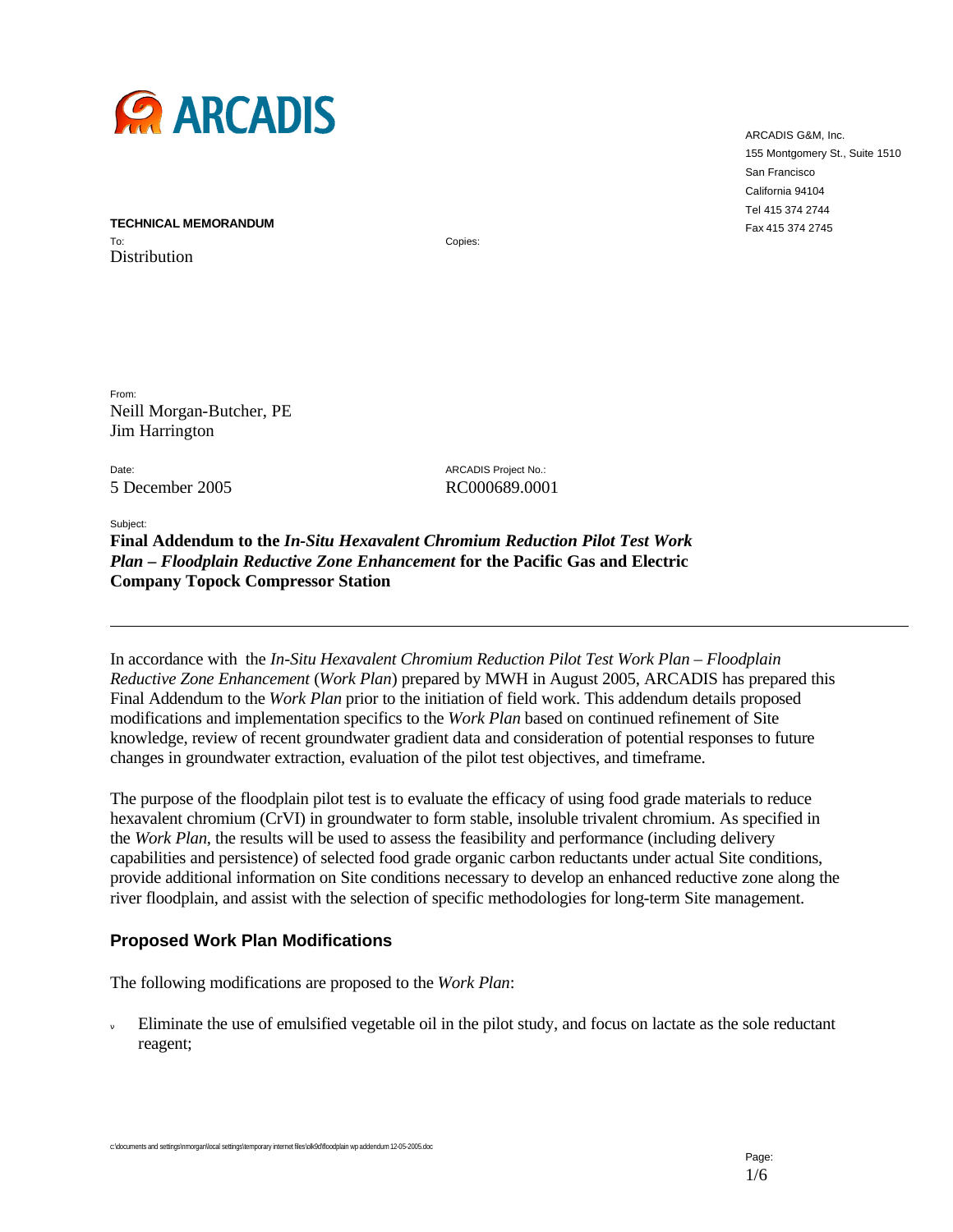- Modify construction of the nested injection well from a doublet to a triplet, and shorten each screen length from 40 feet to 10 feet;
- Confirm monitoring well locations in the field, and allow for some adjustments during field staking to avoid vegetation or other obstacles;
- Modify the tracer test to include three tracers (one each for the shallow, middle, and deep locations in the aquifer) rather than one; and
- Modify the groundwater monitoring schedule and list of analytes.

The proposed changes to the *Work Plan* are discussed in detail in the following text.

### **Reductant Reagent**

The *Work Plan* included an assessment both chemical and biological reduction at the Site. Biological reduction was selected for the floodplain test because it involves the injection of food-grade materials. Emulsified vegetable oil (EVO) and lactate were the organic carbon reductants proposed in the *Work Plan* to support biological reduction.

The 6-month duration of the proposed pilot test may limit the potential to evaluate the long-term slow release of carbon from EVO. Further, because of the potential for localized vertical heterogeneity and vertical gradients, it would be difficult to confirm uniform distribution of the less-soluble EVO across the screened aquifer profile through well injection. For these reasons, it is proposed that EVO be eliminated from the pilot study, and a fully dissolved carbon source (e.g. lactate, corn syrup, or molasses) be the sole reductant reagent. These carbon sources have good distribution characteristics because they are highly water soluble and will move with the groundwater. Since lactate was proposed in the *Work Plan*, lactate will be used for the pilot test.

The amount of total reductant to be used in each injection well will be reduced, from 7,947 lbs per well (306 lbs of lactate and 7,641 lbs of EVO were proposed in the *Work Plan*) to 500 lbs per well (all lactate). The total water to be used in each injection well will stay the same, at 6,000 gallons.

However, it is now proposed that these quantities be injected into each of three injection wells (located in one cluster) rather than two injection wells, as was initially proposed in the *Work Plan*. The result will be a decrease in the total amount of reductant injected in the well cluster – from 15,894 lbs to 1,500 lbs; and an increase in the total amount of water injected, from 12,000 gallons to 18,000 gallons. The lactate for each of the three wells will be diluted in the water prior to injection (the "reagent solution"). A minor amount of yeast extract (not to exceed the 14 lbs per well proposed in the *Work Plan*) will be added to this solution to provide nutrients and enhance the growth rate of microbes that are performing the chromium reduction. The reagent solution will then be injected into each injection well, as described in the *Work Plan*.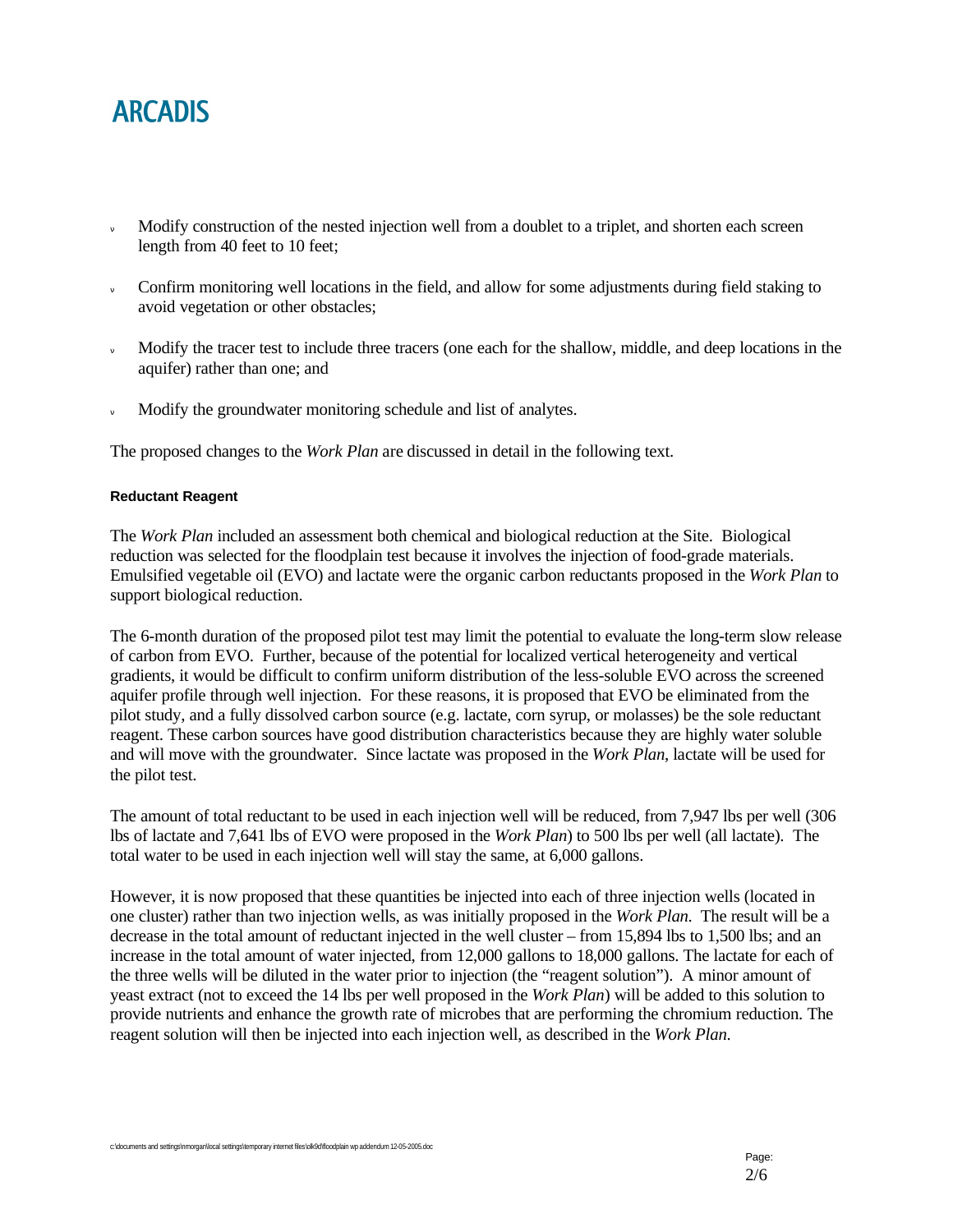The use of "chaser" water was proposed in the *Work Plan* because EVO is of limited solubility and must be pushed out of the well to the maximum extent possible. Because the EVO has been eliminated and because the chaser water has the potential to complicate the tracer study data interpretation, chaser water will not be used. The emulsifier will also not be used in the reagent solution because the lactate is fully soluble in the water. Since there will be no chaser water, the reagent solution can be mixed offsite. The result will be less staging than was proposed in the *Work Plan*. There will be no need for separate holding tanks for lactate and water. The reagent solution can mixed at the Compressor Station and brought to the site in three tanker truck trips (one for each tracer, see discussion below) during each injection event.

### **Injection Well Construction**

The *Work Plan* details the construction standards for the injection well cluster, PTI 1S/D (a doublet). According to the *Work Plan*, the well will be constructed within two separate borings (one shallow and one deep). PTI-1S was to be constructed with 4 inch schedule 80 PVC with the screen interval at 440 to 400 feet above mean sea level (msl), using 0.02 inch slotted PVC screen. PTI-1D was to be constructed with 4-inch schedule 80 PVC with the screen interval at 400 to 360 feet msl, using 0.02-inch slotted PVC screen.

Upon further consideration of site specific conditions, it may not be feasible to distribute reagents equally across a 40 foot screen interval. In this situation, most of the reductant could be injected into a thin section of the aquifer, which may or may not be the same zone that is being monitored in the surrounding monitoring well network.

As an improvement, it is proposed that the injection well cluster be modified to consist of three (rather than two) separate borings (shallow, intermediate, and deep) with 10-foot (rather than 40-foot) screens for each. The suggested elevations for the screen intervals are the following approximate elevations: 435 to 425 feet msl, 410 to 400 feet msl, and 375 to 365 feet msl, which is the same as the monitoring well intervals. The nomenclature for these three wells will now be PTI-1S/M/D (shallow, middle, and deep depth intervals).

In addition to the screen interval change, it is proposed to change the screen material from 0.02-inch slotted PVC screen to 0.02-inch slotted stainless steel wire-wrapped screen. The stainless steel wire-wrapped screen will provide a stable, more permeable section to which the lactate is less likely to clog during injection activities. The well installation activities are anticipated to require two additional days to complete as a result of these injection well changes.

The well installation activities are expected to require two additional days to complete as a result of these injection well changes. Well construction activities for this study are proposed to begin in mid-January, and be completed by March 15.

Staging of equipment and materials will be performed on the MW-20 bench, in the vicinity of well MW-35, and on PG&E compressor station property. Staging will not be performed at IM-3.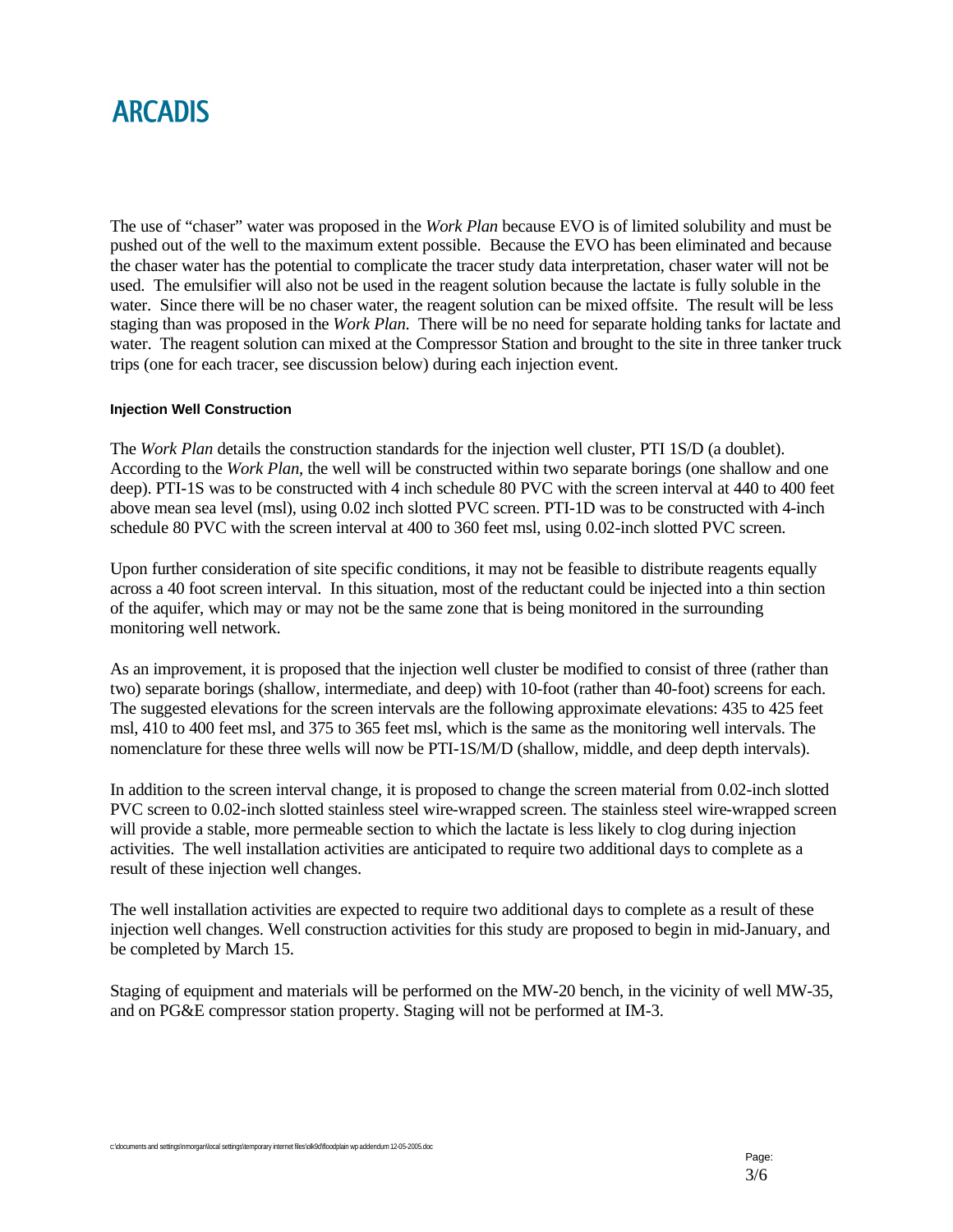Introduction of intrusive vibrations and noise will be minimized to the extent possible. Noise will be limited to well construction activities, reductant injection, and periodic groundwater monitoring activities. Vibration will be limited to well construction activities in the floodplain.

Visual impacts of the proposed wells can be evaluated by observing the existing floodplain wells, which are very similar in appearance to the proposed wells.

### **Monitoring Well Locations**

The *Work Plan* describes the pilot test location area. Four areas within the floodplain were evaluated to compare their suitability for the in-situ pilot test. The areas were evaluated based upon seven criteria. The *Work Plan* indicates that multi-level monitoring well nests will be installed west, southwest, southeast and north of the injection well cluster.

Although no change is proposed to the configuration of the monitoring wells, or to the overall footprint of the monitoring well network, the exact locations of some wells may be adjusted in the field in consideration of vegetation and other localized obstacles, with concurrence from appropriate stakeholders. At each of the monitoring well locations, three vertical zones will be targeted for monitoring. It is proposed that the three targeted monitoring zones will correspond directly with the three zones of the injection well cluster.

### **Tracer Study**

The *Work Plan* proposes a groundwater tracer utilizing a single tracer (bromide). Due to the potential variability of aquifer characteristics with depth and the vertical effects of expected groundwater pumping on groundwater flow, it is now proposed to conduct the tracer study with each of the injection well triplets receiving its own tracer - i.e., PTI-1S will receive fluorescein, PTI-1M will receive bromide, and PTI 1D will receive iodide. Fluorescein will be injected at approximately 5 milligrams per liter (mg/L) in the reductant solution, while bromide and iodide will be injected at 2000 mg/L in the reductant solution. These concentrations are equivalent to 0.25 lbs of fluorescein and 100 lbs each of bromide and iodide The resulting information will be used to track groundwater movement at different depth intervals. All of the tracers are nontoxic and will be captured by the groundwater extraction system (IM-3). Iodide and bromide occur naturally and will be collected by reverse osmosis in the treatment plant, and fluoroscein degrades naturally in a fairly short time.

Based on existing aquifer information and modeling results, the center of the tracer mass and reductant reagents should travel approximately 0.4 feet per day. The tracers should appear at monitoring well PT 1 within three weeks, and at monitoring well PT-2 within three months.

Based on observations of site groundwater chemistry and a comparison of reductant (total organic carbon) concentrations with tracer concentrations, a reduction efficiency can be determined. If the initial reduction efficiency indicates a high rate of consumption of the reductant by compounds other than hexavalent chromium, a second injection may be performed with a higher concentration of lactate, as proposed in the *Work Plan*.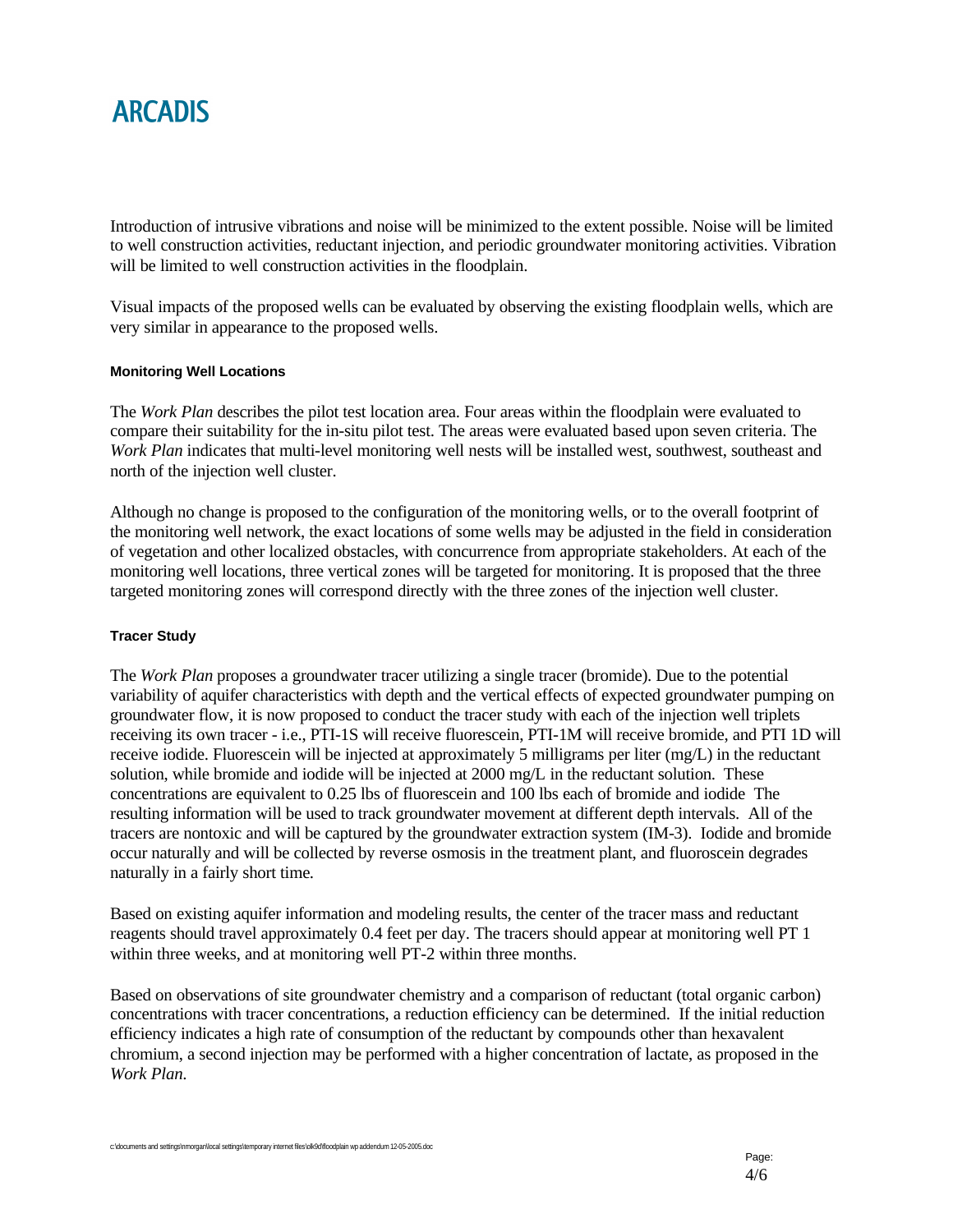The test will conclude 6 months after the initial injection. Continued monitoring after the 6 month pilot test may be proposed after results from the initial 6 month monitoring period have been obtained, in addition to any RWQCB monitoring requirements.

### **Groundwater Monitoring Program**

Groundwater monitoring will be conducted to evaluate the effectiveness of the reagent introduction to the aquifer. Drilling, well installation, well development and associated field activates will be performed in accordance with the *Work Plan*.

The *Work Plan* proposed that the monitoring wells would be sampled pre-injection (two baseline events), immediately following injection, and then daily for the first week, weekly for the first month, and monthly thereafter. The groundwater samples were to be submitted for analysis of various specified analytes. It is proposed that the post-injection monitoring program be modified, as described below, based on additional evaluations that were performed since the *Work Plan* was submitted (Table 1).

Sampling Phase 1 (Day 1 through Day 6) will be refocused on the injection well cluster (PTI-1S/M/D) because the injected solution is not anticipated to be present in the nearest monitoring wells (PT-1, PT-3, and PT-4) for the first week. It is proposed that the Sampling Phase 1 be modified by performing daily tracer and total organic carbon (TOC) sampling and analysis at the injection well cluster (PTI-1S/M/D) for the first six days after injection The rate of decrease of tracer concentration in each injection well will provide information about the rate of groundwater movement at each depth interval, and by comparison of the concentrations at different depths, the relative rates of groundwater movement across the profile will be better understood. The TOC data will supplement the tracer data and will provide an estimate of both aquifer sorption and initial degradation rates. In addition, if the injected solution is not observed to intercept the monitoring wells during later sampling phases, the injection well cluster data will provide key information for the evaluation of reductant effectiveness. Monitoring wells PT-1, PT-3 and PT-4 will be monitored for tracer during this phase, in case highly heterogeneous lithology is encountered and leads to stratified, preferential flow and early arrival at a well. The schedule for Sampling Phases 2 and 3 may be adjusted based on the data derived during Phase 1, to ensure that an optimal data set is acquired during the pilot test.

In addition to the TOC and tracer monitoring, an additional sampling round for all analytes (as proposed below) will be added at Day 3 for monitoring wells PT-1, PT 3, and PT-4, in case highly heterogeneous lithology is encountered.

Consistent with the *Work Plan* and the changes to Sampling Phase 1, Sampling Phase 2 (Day 7 through Day 21) will continue the tracer and TOC monitoring in the injection well cluster. During Phase 2, all analytes will be monitored (as proposed below) in each monitoring well that is close enough to the injection wells that it could show impacts, i.e., PT-1, PT-3, PT-4, and PT-6. Wells PT-2 and PT-5 will only be monitored at baseline and during Phase 3 of the sampling, unless the tracer data indicates earlier sampling would be appropriate.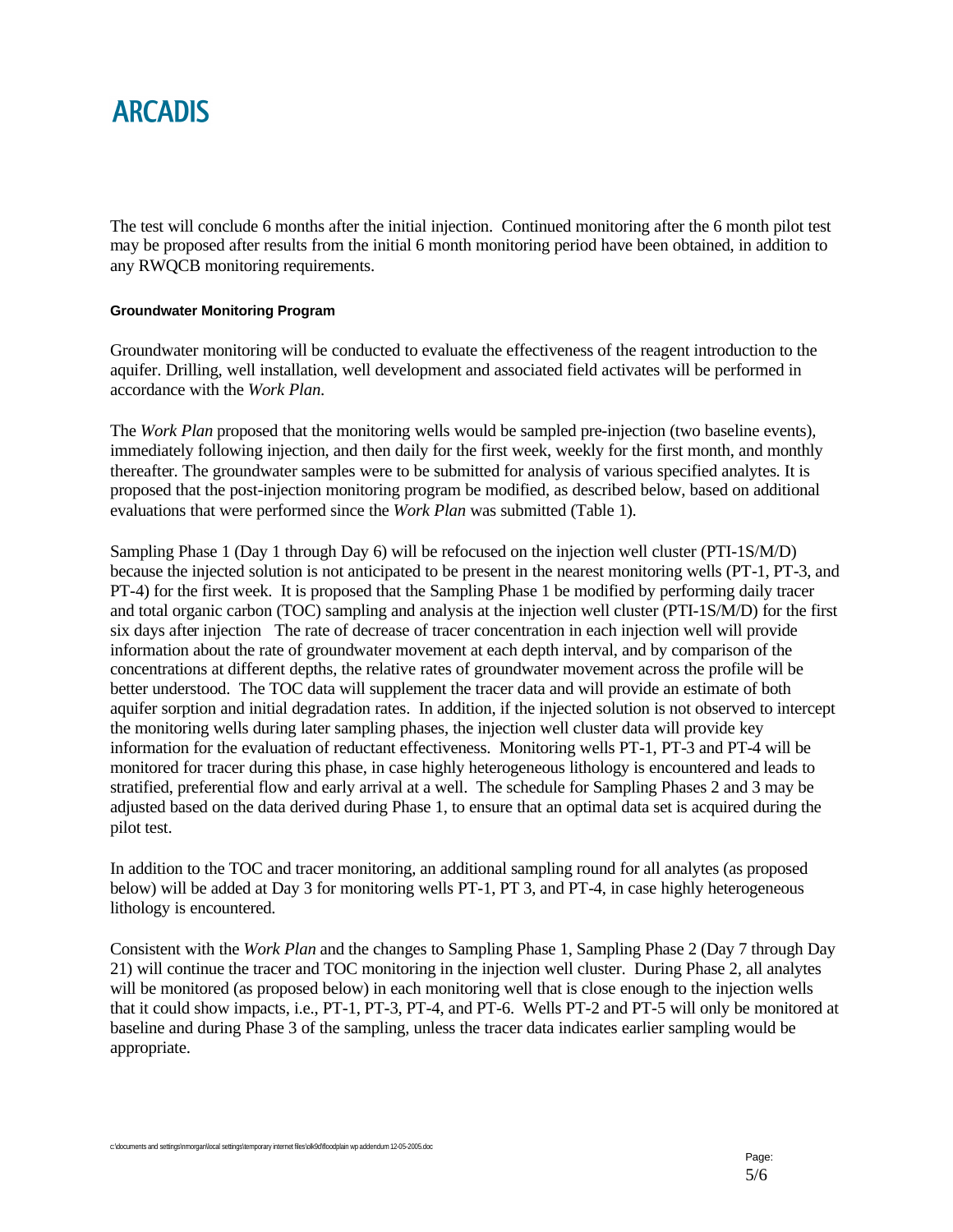

Sampling Phase 3 (Day 28 through Day 168) will also be modified to include sampling of the injection well cluster (PTI-1S/M/D). As proposed in the *Work Plan*, monitoring wells PT-1, PT-2, PT-3, PT-4, PT-5, and PT-6 and extraction wells TW-2D and PE-1 (and TW-3D if installed and operational during the pilot test). The sampling frequency will be performed monthly, as described in the *Work Plan*.

It is also proposed that the analyte list be slightly modified as follows: The chromium, nitrate/nitrite, iron, manganese, sulfate and TOC data are directly relevant to the test and should be analyzed at each well at the frequency described above. Calcium, magnesium, arsenic, potassium, sodium, carbonate/bicarbonate, chloride, phosphorus, and sulfide provide some beneficial information, and will be analyzed prior to injection (baseline), at the end of month 3 (Day 84), and at the end of month 6 (Day 168). Fatty acids, ammonia, and methane are not particularly relevant to the study, and will not be analyzed.

Field instruments are reliable for measurement of a variety of parameters, including pH, temperature, and specific conductance. These parameters will all be analyzed as described in the *Work Plan*. Samples will also be taken for field analysis of hexavalent chromium at the IM-3 laboratory. However, field measurements for dissolved oxygen and oxidation-reduction potential can be unreliable, and field monitoring for these field parameters is no longer proposed during the test to determine whether or not to take samples for laboratory analysis.

The *Work Plan* discusses the reporting needs for the pilot test activities at the Site. In accordance with the *Work Plan*, frequent communications between PG&E and the DTSC will occur. Quarterly update reports will be prepared and submitted beginning immediately after the introduction of reagent and continuing for the duration of the study period. A final report will be submitted within approximately three months of completion of the pilot study.